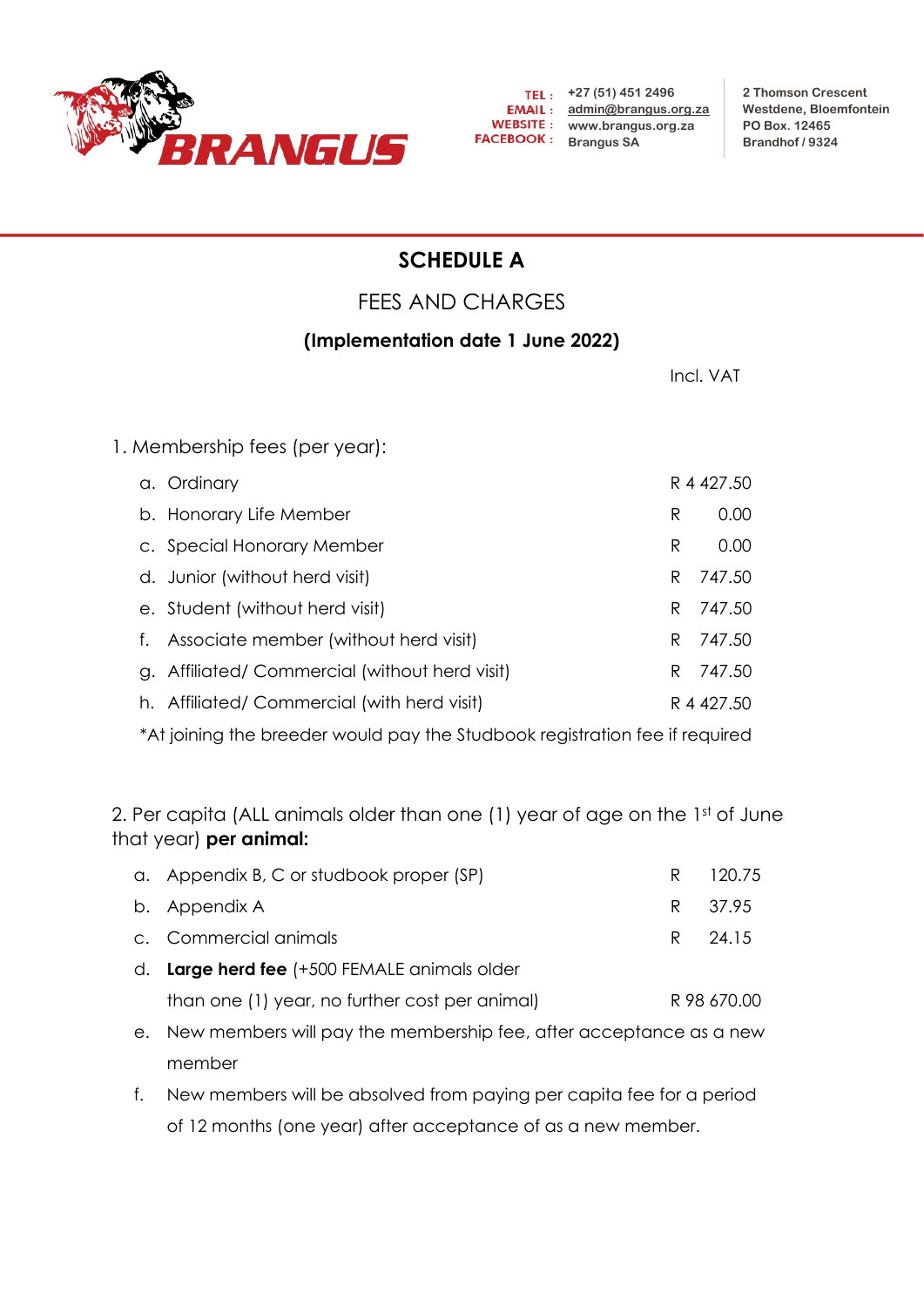| 3. Late Registrations (more than 360 days after birth ( <b>per animal</b> ) R | 121.00 |
|-------------------------------------------------------------------------------|--------|
|-------------------------------------------------------------------------------|--------|

## 4. Late Transfer

| a. 0-30 days after transaction date<br>b. 31-60 days after transaction date<br>c. 61-90 days after transaction date<br>d. More than 90 days after transaction date                                                                                       | R<br>R<br>R<br>R | 00.00<br>38.00<br>38.00<br>38.00 |
|----------------------------------------------------------------------------------------------------------------------------------------------------------------------------------------------------------------------------------------------------------|------------------|----------------------------------|
| 5. Reinstatements (plus per capita not paid since cancellation,<br>plus, interest (equal to the per capita fee)                                                                                                                                          | R                | 121.00                           |
| 6. Registration of Semen donor                                                                                                                                                                                                                           | R                | 204.00                           |
| 7. Registration as embryo donor                                                                                                                                                                                                                          | R                | 204.00                           |
| 8. Application to appeal against disqualification of an animal<br>at a sale (if appeal is upheld the monies will be credited to<br>breeders account)                                                                                                     | R.               | 122.00                           |
| 9. Application for appeal against animals rejected at inspection:                                                                                                                                                                                        |                  |                                  |
| Re-inspection costs (if appeal us upheld the monies will<br>٠<br>be credited to breeders' account<br>Travel costs will be calculated at 40% current petrol/diesel<br>cost per km                                                                         |                  | R 1 020.00                       |
| 10. Extra herd visit with breeder's request:                                                                                                                                                                                                             |                  |                                  |
| Daily fee<br>Travel costs will be calculated at 40% current petrol/diesel<br>cost per km (this will include inspections at sales not under<br>the auspices, inspections of animals at ARC test stations,<br>inspections of AI bulls at AI centres, etc.) | R 1 437.50       |                                  |
| 11. Extra herd visit for failure of parentage tests:                                                                                                                                                                                                     |                  |                                  |
| Daily fee<br>Travel costs will be calculated at 40% current petrol/diesel<br>cost per km                                                                                                                                                                 |                  | R 1 437.50                       |